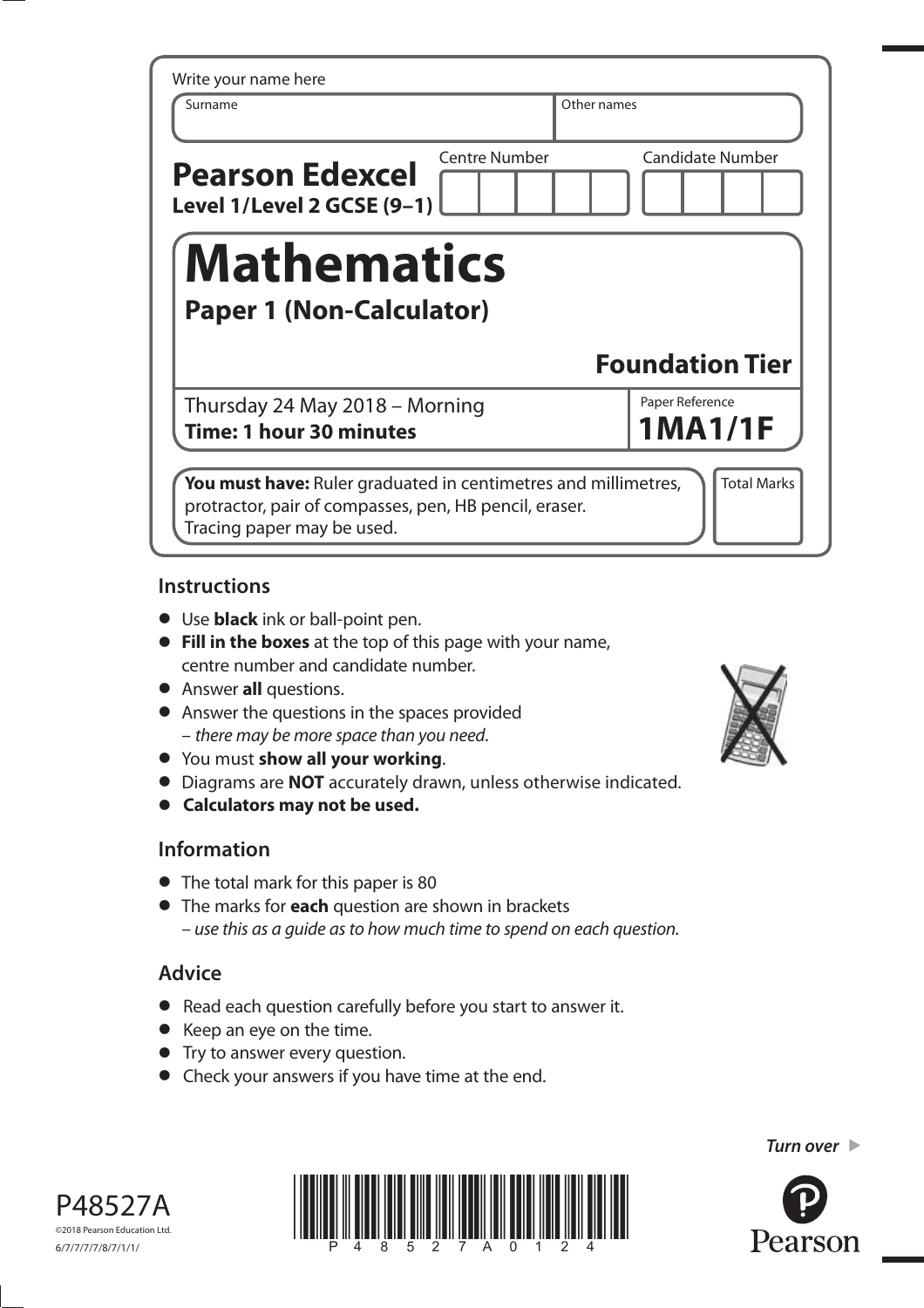|                                                     | <b>Answer ALL questions.</b>                                                         |  |  |  |  |  |  |  |
|-----------------------------------------------------|--------------------------------------------------------------------------------------|--|--|--|--|--|--|--|
|                                                     | Write your answers in the spaces provided.                                           |  |  |  |  |  |  |  |
| You must write down all the stages in your working. |                                                                                      |  |  |  |  |  |  |  |
|                                                     | Write 6324 correct to the nearest thousand.                                          |  |  |  |  |  |  |  |
| 1                                                   |                                                                                      |  |  |  |  |  |  |  |
|                                                     |                                                                                      |  |  |  |  |  |  |  |
|                                                     | (Total for Question 1 is 1 mark)                                                     |  |  |  |  |  |  |  |
| $\overline{2}$                                      | (a) Write the following numbers in order of size.<br>Start with the smallest number. |  |  |  |  |  |  |  |
|                                                     | 12<br>$-6$<br>6<br>$\boldsymbol{0}$<br>$-5$                                          |  |  |  |  |  |  |  |
|                                                     |                                                                                      |  |  |  |  |  |  |  |
|                                                     |                                                                                      |  |  |  |  |  |  |  |
|                                                     | (1)<br>(b) Write the following numbers in order of size.                             |  |  |  |  |  |  |  |
|                                                     | Start with the smallest number.<br>0.78<br>0.078<br>0.87<br>0.708                    |  |  |  |  |  |  |  |
|                                                     |                                                                                      |  |  |  |  |  |  |  |
|                                                     |                                                                                      |  |  |  |  |  |  |  |
|                                                     | (1)                                                                                  |  |  |  |  |  |  |  |
|                                                     | (Total for Question 2 is 2 marks)                                                    |  |  |  |  |  |  |  |
| 3                                                   | Write 20% as a fraction.                                                             |  |  |  |  |  |  |  |
|                                                     |                                                                                      |  |  |  |  |  |  |  |
|                                                     |                                                                                      |  |  |  |  |  |  |  |
|                                                     | (Total for Question 3 is 1 mark)                                                     |  |  |  |  |  |  |  |
|                                                     |                                                                                      |  |  |  |  |  |  |  |
|                                                     |                                                                                      |  |  |  |  |  |  |  |
|                                                     |                                                                                      |  |  |  |  |  |  |  |
|                                                     |                                                                                      |  |  |  |  |  |  |  |

 $\begin{array}{c} \hbox{~~\bf 2.22cm}\\ \hline \end{array} \begin{array}{c} \hbox{~~\bf 3.11cm}\\ \hline \end{array} \begin{array}{c} \hbox{~~\bf 4.11cm}\\ \hline \end{array} \begin{array}{c} \hbox{~~\bf 5.11cm}\\ \hline \end{array} \begin{array}{c} \hbox{~~\bf 2.11cm}\\ \hline \end{array} \begin{array}{c} \hbox{~~\bf 1.11cm}\\ \hline \end{array} \begin{array}{c} \hbox{~~\bf 1.11cm}\\ \hline \end{array} \begin{array}{c} \hbox{~~\bf 1.$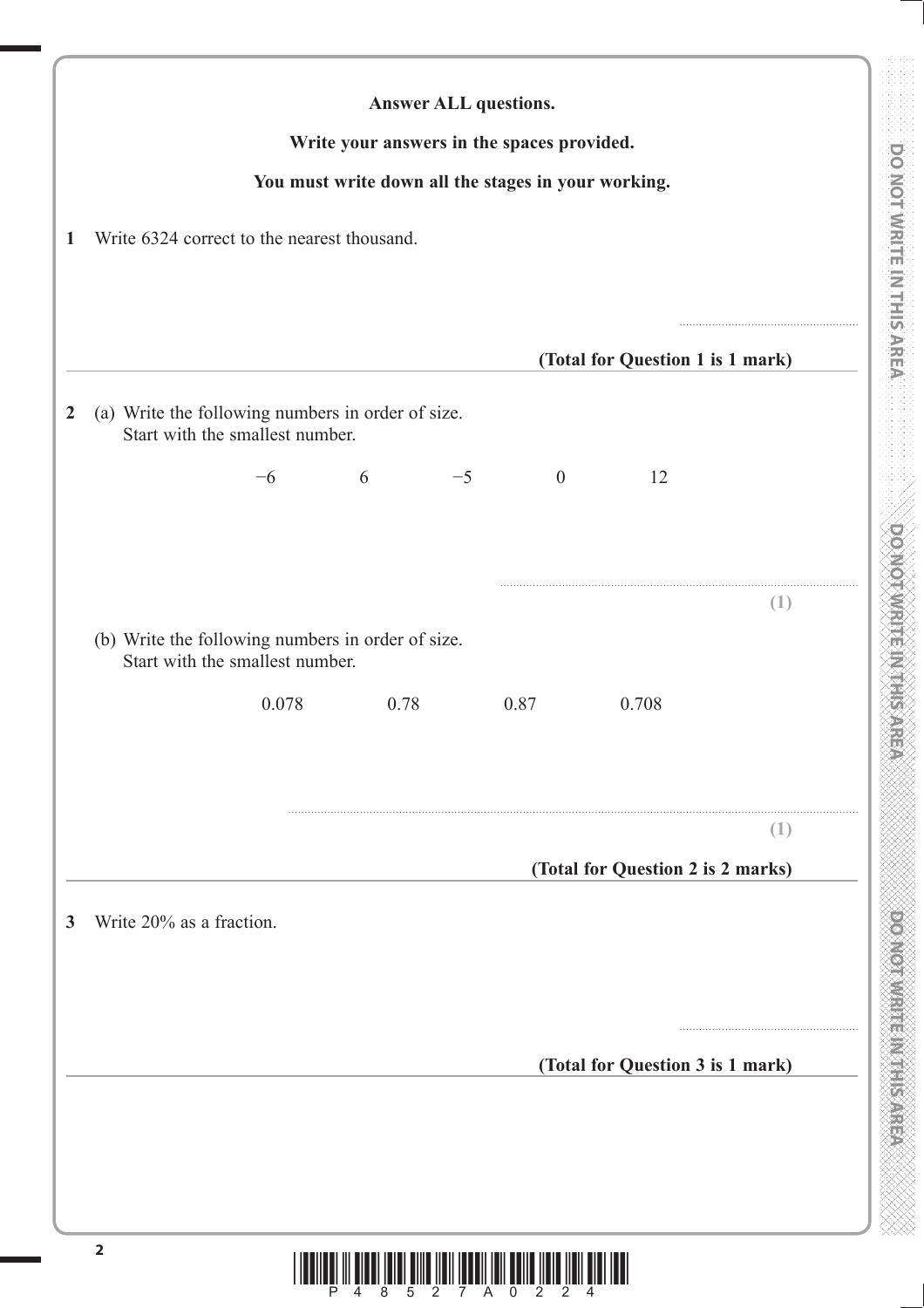| $\overline{\mathbf{4}}$            | Here is a list of four fractions.<br>$\frac{15}{60}$<br>$rac{3}{9}$<br>$\frac{2}{8}$<br>$\frac{4}{16}$                                                                                  |
|------------------------------------|-----------------------------------------------------------------------------------------------------------------------------------------------------------------------------------------|
|                                    | One of these fractions is <b>not</b> equivalent to $\frac{1}{4}$<br>Write down this fraction.                                                                                           |
| 5                                  | (Total for Question 4 is 1 mark)<br>Write down the first even multiple of 7                                                                                                             |
| <b>PONOTWRITEIN</b> THIS AREA<br>6 | (Total for Question 5 is 1 mark)<br>(a) Simplify $3 \times 4t$                                                                                                                          |
|                                    | $(\perp)$<br>(b) Simplify $8a - 3a + 2a$                                                                                                                                                |
|                                    | (1)<br>(Total for Question 6 is 2 marks)                                                                                                                                                |
|                                    | 3<br><u>I III CILETTIIN OILEI IOILLE OILE IIOILLE LEON IOILLE OILE IIIOILLE OILE OILLE OILLE </u><br>Turn over $\blacktriangleright$<br>8<br>5.<br>A<br>$\mathbf{0}$<br>2<br>$\sqrt{2}$ |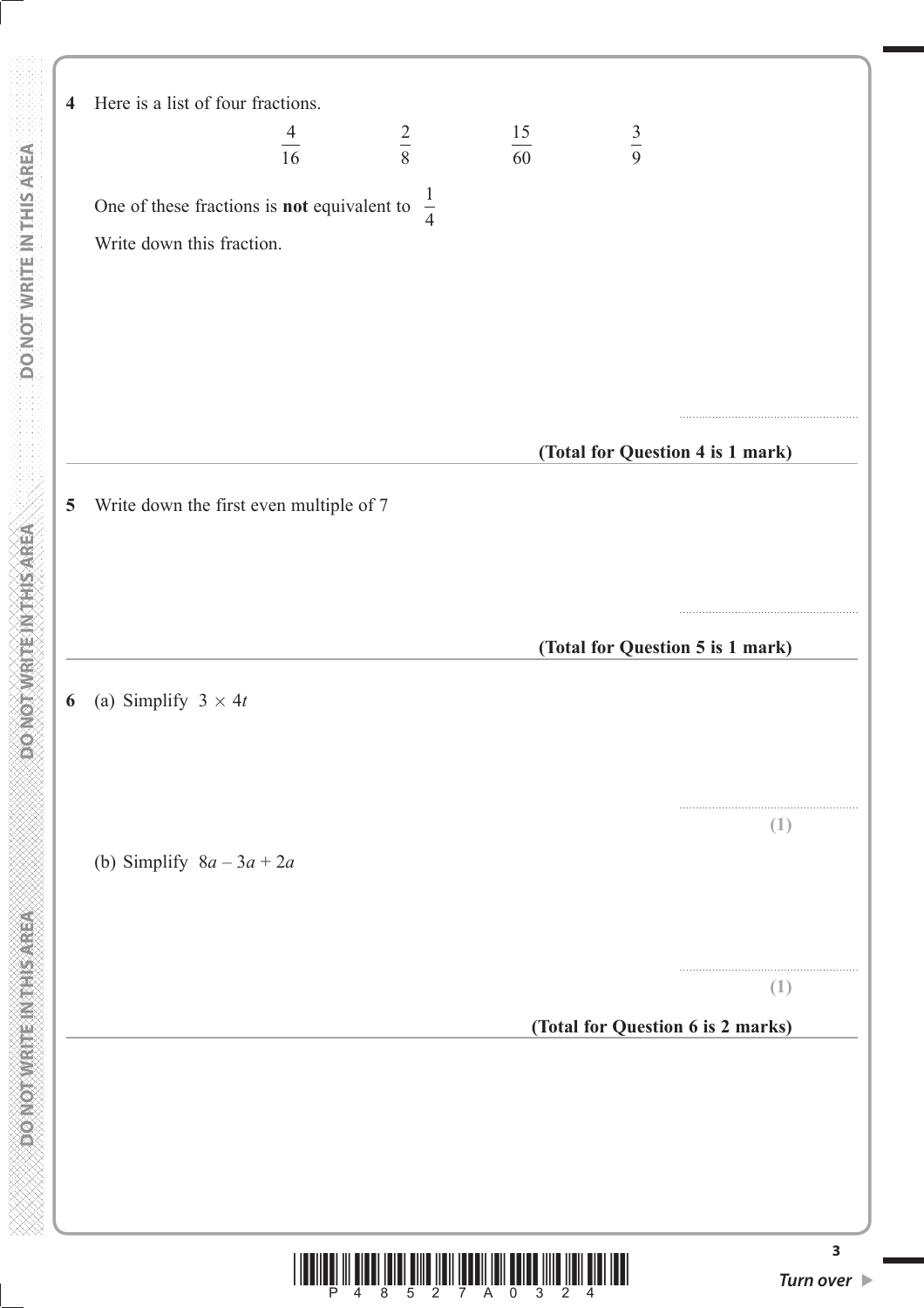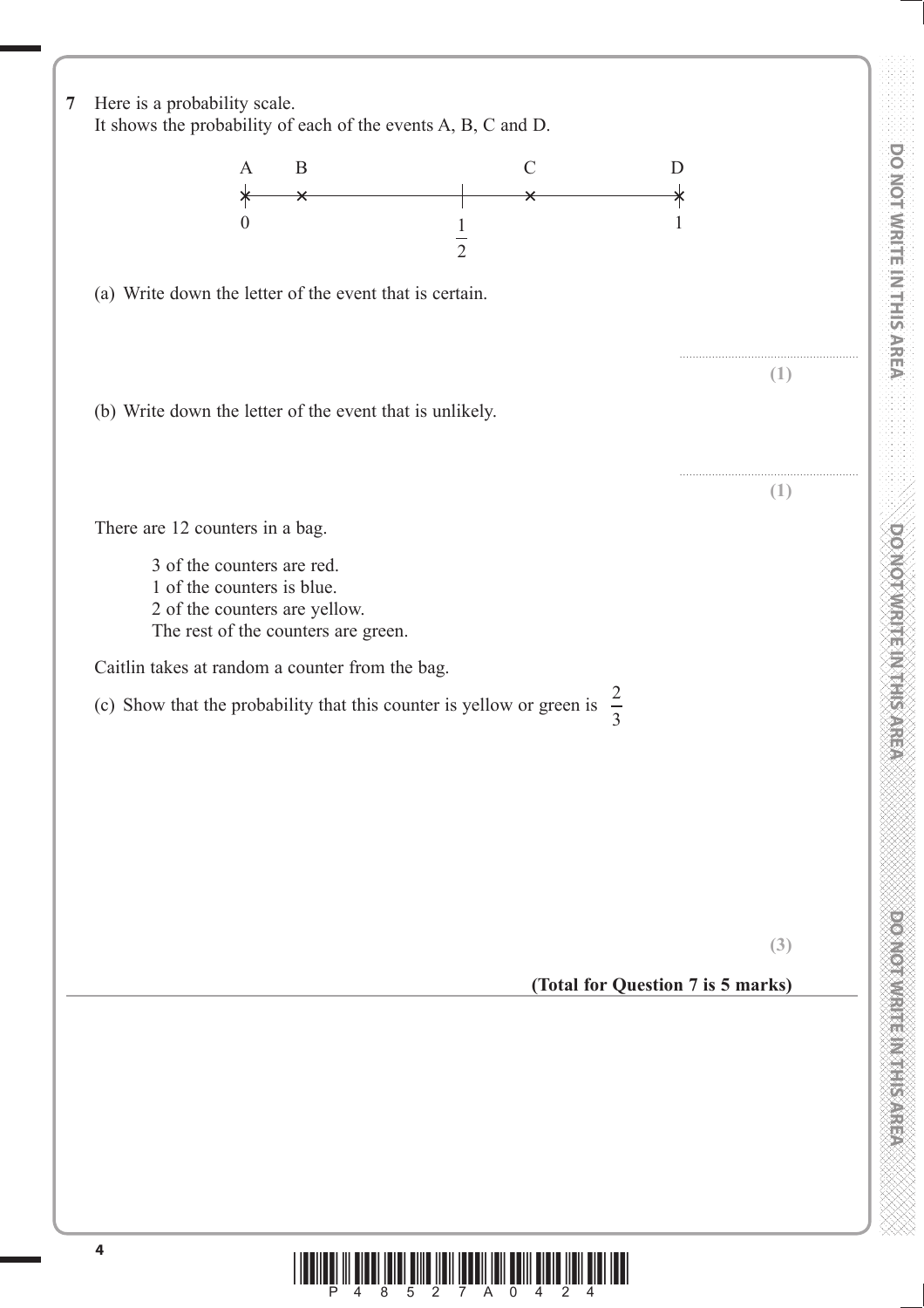

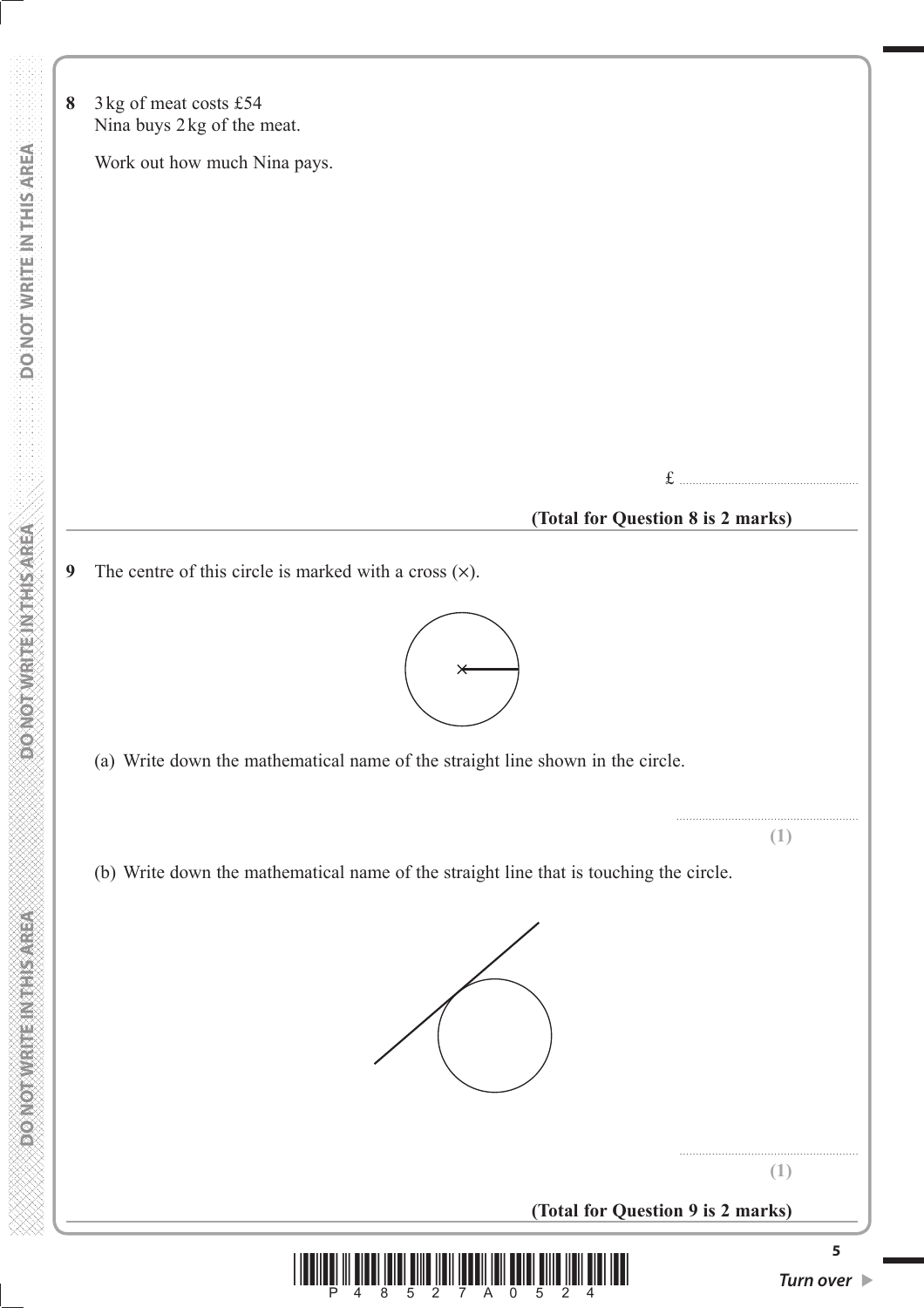**10** Tim and three friends go on holiday together for a week.

The 4 friends will share the costs of the holiday equally.

Here are the costs of the holiday.

£1280 for 4 return plane tickets  $£640$  for the villa £220 for hire of a car for the week

Work out how much Tim has to pay for his share of the costs.

£ .......................................................

## **(Total for Question 10 is 3 marks)**

**DOMOTIVIRITE IN THE SARER** 

DO NOT WRITE IN THIS AREA

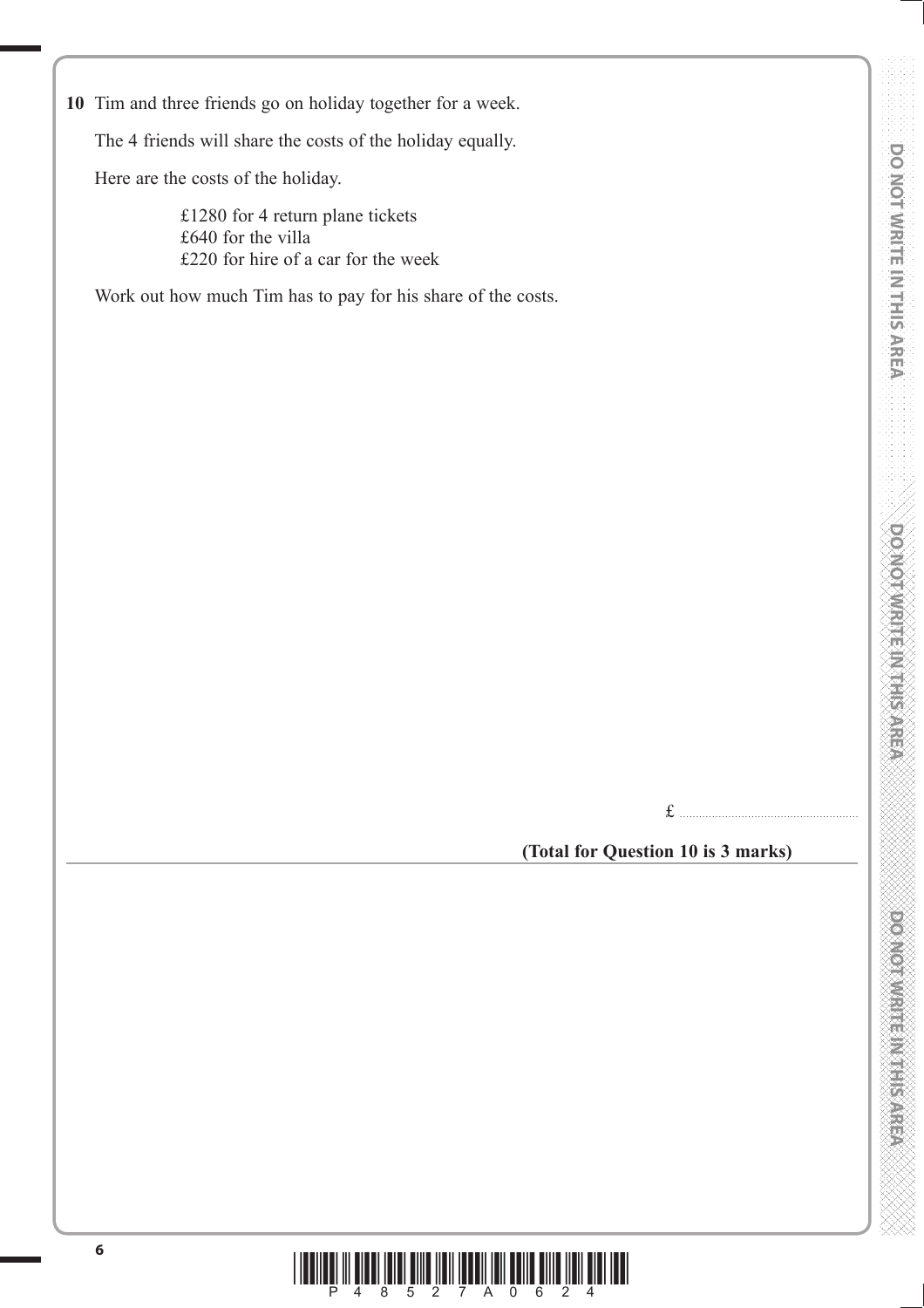- **11** Write down an example to show that each of the following two statements is **not** correct.
	- (a) The factors of an even number are always even.

(b) All the digits in odd numbers are odd.

**(1)**

.......................................................

**(1)**

**(Total for Question 11 is 2 marks)**

..........................................................................................................................



**7**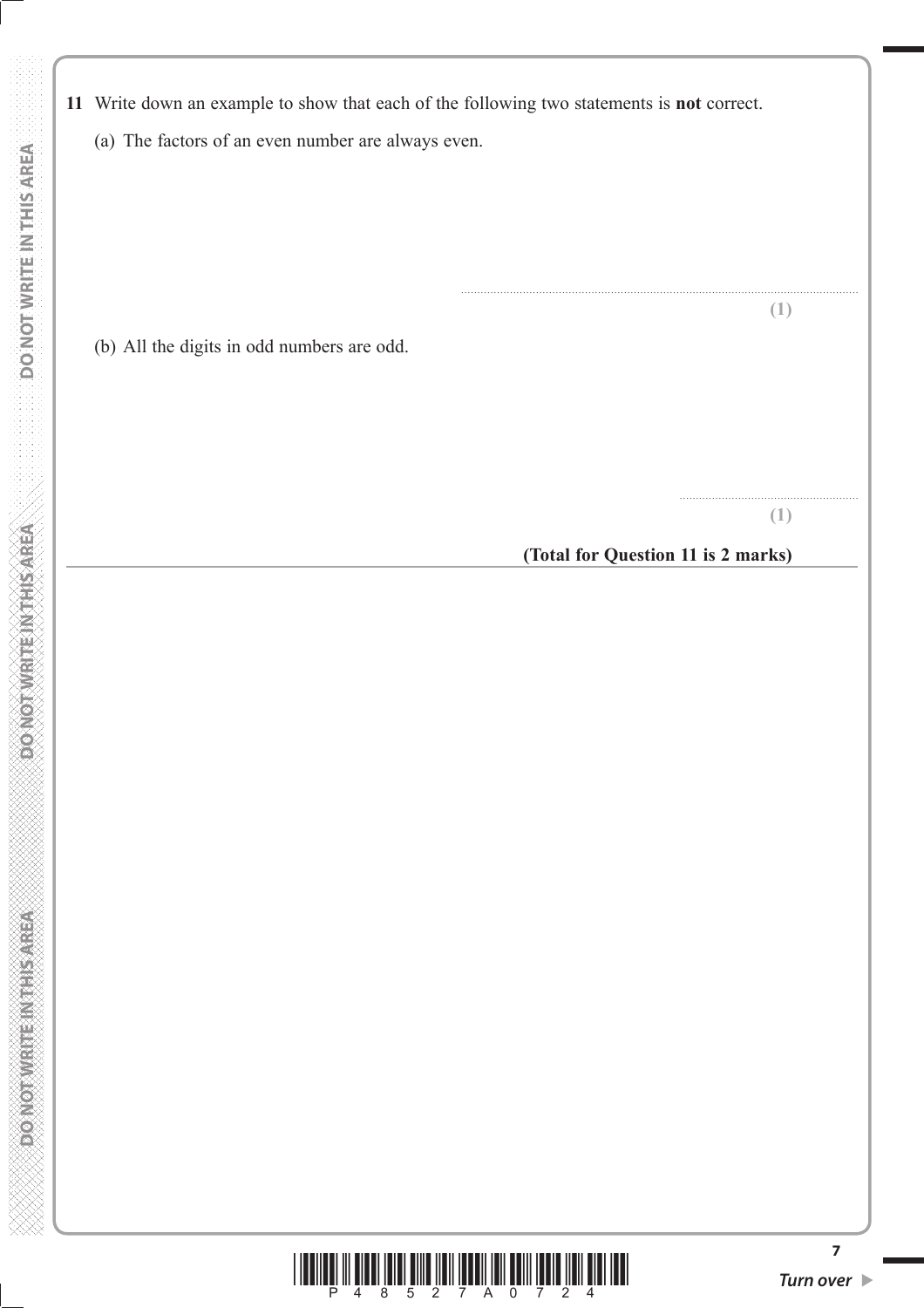**DO NOT WRITE IN THIS AREA DO NOT WRITE IN THIS AREA DO NOT WRITE IN THIS AREA DO NOT WRITE IN THIS AREA DO NOT WRITE IN THIS AREA DO NOT WRITE IN THIS AREA DO NOT WRITE IN THIS AREA DO NOT WRITE IN THIS AREA DO NOT WRITE 12** A shop sells desktop computers, laptops and tablets. The composite bar chart shows information about sales over the last three years. DO NOT WRITE IN THIS AREA 900 800 700  $600 -$ Key: Number  $500$  desktop computers sold 400 laptops 300 tablets  $200 -$ **DOMOTAMENT HISTORIES** 100  $\overline{0}$ 2015 2016 2017 (a) Write down the number of desktop computers sold in  $2015$ ....................................................... **(1)** (b) Work out the total number of laptops sold in the 3 years. ....................................................... **(3) DOMOROVER IN THE NEWSPAPER**  (c) State the item that had the greatest increase in sales over the 3 years. Give a reason for your answer. .................................................................................................................................................................................................................................................. .................................................................................................................................................................................................................................................. .................................................................................................................................................................................................................................................. **(2)**

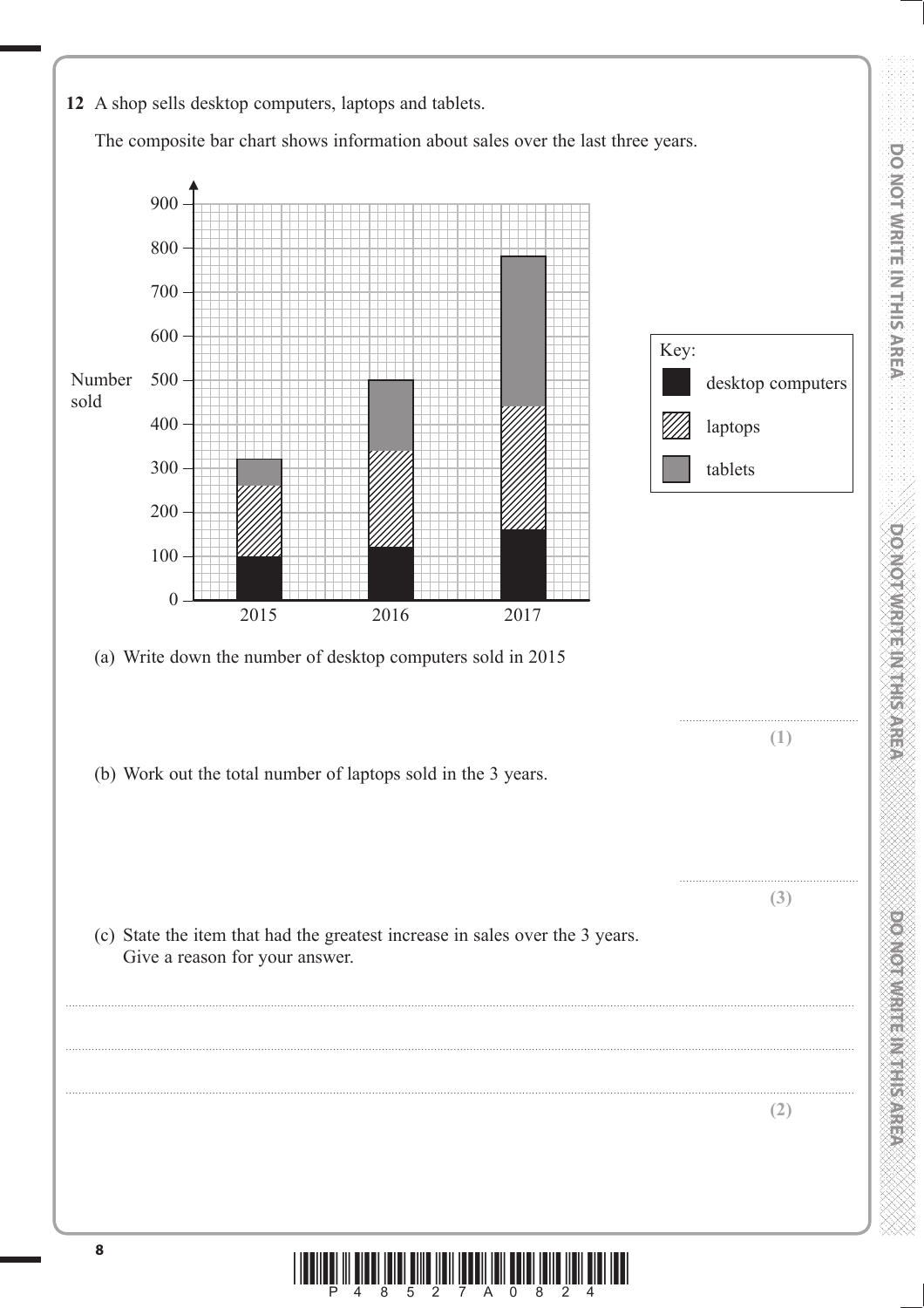Alex says,

"In 2017, more tablets were sold than desktop computers. This means the shop makes more profit from the sale of tablets than from the sale of desktop computers."

..................................................................................................................................................................................................................................................

..................................................................................................................................................................................................................................................

..................................................................................................................................................................................................................................................

 (d) Is Alex correct? You must justify your answer.

#### **(1)**

#### **(Total for Question 12 is 7 marks)**

13 A piece of wire is 240 cm long.

Peter cuts two 45 cm lengths off the wire. He then cuts the rest of the wire into as many  $40 \text{ cm}$  lengths as possible.

Work out how many 40 cm lengths of wire Peter cuts.

**(Total for Question 13 is 3 marks)**



.......................................................

**9**

**MORTHLIGHT IN THE REAL PROPERTY** 

**DO NOT WRITE IN THIS AREA**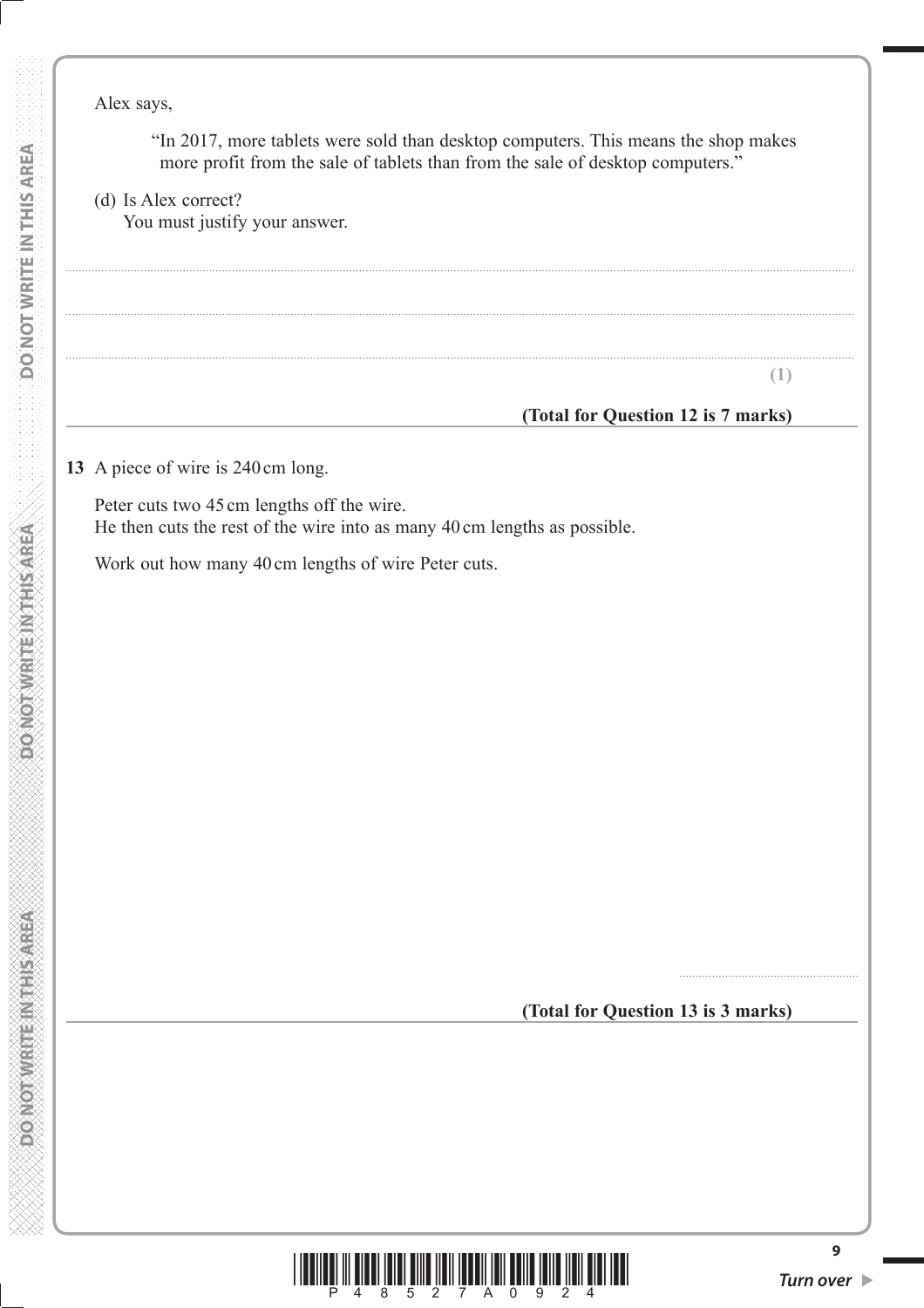**DOOMOTIVIER MEERS AREA** 

Each month,

Gavin **saves** 28% of his salary and spends the rest of his salary Harry spends  $\frac{3}{4}$  of his salary and **saves** the rest of his salary the amount of salary Isabel saves: the amount of salary she spends =  $3:7$ 

 Work out who saves the most of their salary each month. You must show how you get your answer.

**(Total for Question 14 is 4 marks)**

**15** Work out 15% of 160 grams.

... grams

**(Total for Question 15 is 2 marks)**

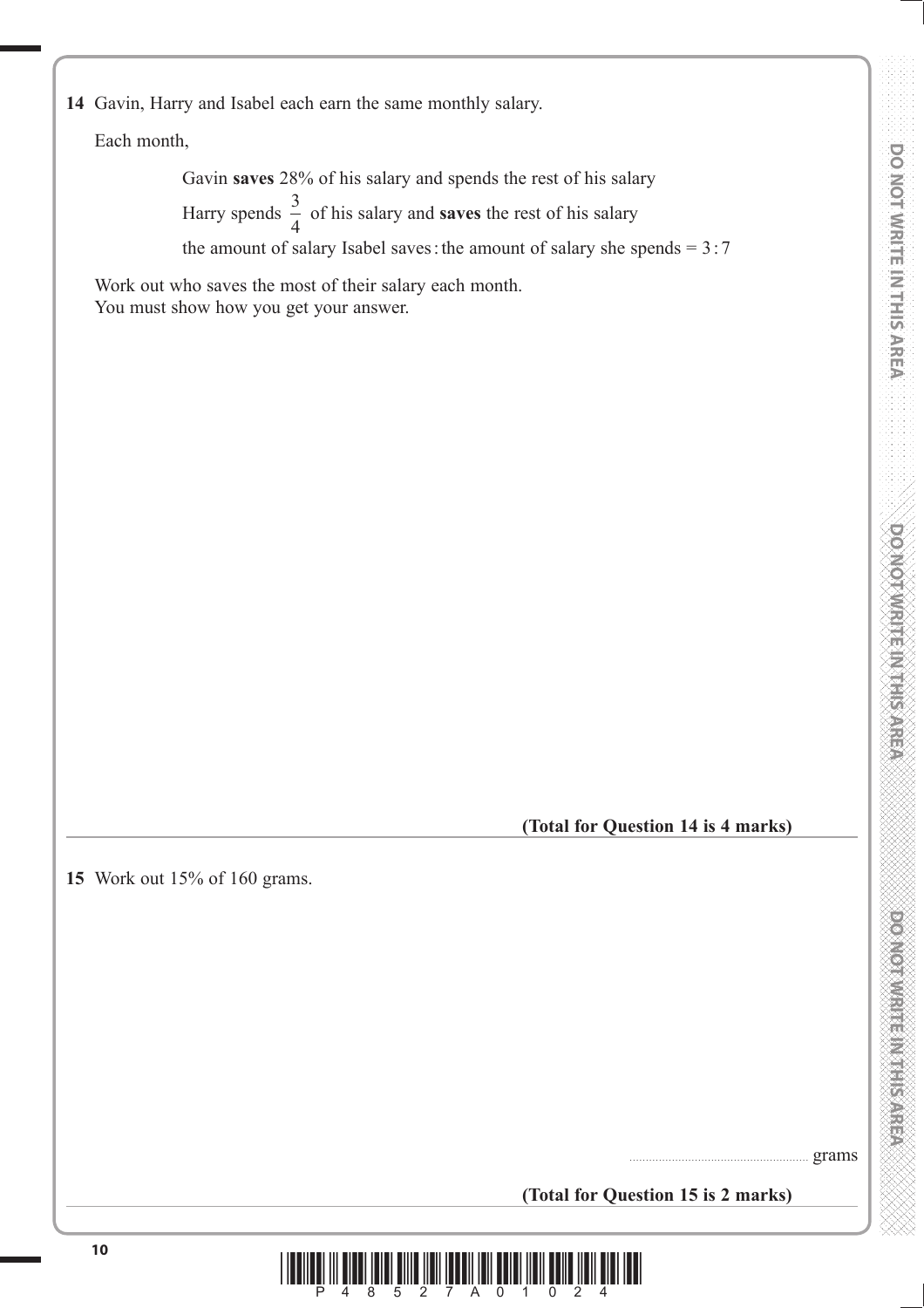|                                  | 16 $P = 4x + 3y$                                                                                                                                                                                                                                                                                                                                                                                                                                              |                                 |
|----------------------------------|---------------------------------------------------------------------------------------------------------------------------------------------------------------------------------------------------------------------------------------------------------------------------------------------------------------------------------------------------------------------------------------------------------------------------------------------------------------|---------------------------------|
|                                  | $x = 5$<br>$y = -2$                                                                                                                                                                                                                                                                                                                                                                                                                                           |                                 |
|                                  | (a) Work out the value of $P$ .                                                                                                                                                                                                                                                                                                                                                                                                                               |                                 |
|                                  |                                                                                                                                                                                                                                                                                                                                                                                                                                                               |                                 |
| DO NOT WRITEIN THIS AREA         |                                                                                                                                                                                                                                                                                                                                                                                                                                                               |                                 |
|                                  |                                                                                                                                                                                                                                                                                                                                                                                                                                                               | (2)                             |
|                                  | (b) Expand $4e(e + 2)$                                                                                                                                                                                                                                                                                                                                                                                                                                        |                                 |
|                                  |                                                                                                                                                                                                                                                                                                                                                                                                                                                               |                                 |
|                                  |                                                                                                                                                                                                                                                                                                                                                                                                                                                               |                                 |
|                                  |                                                                                                                                                                                                                                                                                                                                                                                                                                                               | (2)                             |
|                                  | (c) Solve $3(m-4) = 21$                                                                                                                                                                                                                                                                                                                                                                                                                                       |                                 |
|                                  |                                                                                                                                                                                                                                                                                                                                                                                                                                                               |                                 |
| ASKASING ALEXANDROVICIA          |                                                                                                                                                                                                                                                                                                                                                                                                                                                               |                                 |
|                                  |                                                                                                                                                                                                                                                                                                                                                                                                                                                               | $m =$                           |
|                                  |                                                                                                                                                                                                                                                                                                                                                                                                                                                               | (2)                             |
|                                  | (Total for Question 16 is 6 marks)                                                                                                                                                                                                                                                                                                                                                                                                                            |                                 |
|                                  |                                                                                                                                                                                                                                                                                                                                                                                                                                                               |                                 |
|                                  |                                                                                                                                                                                                                                                                                                                                                                                                                                                               |                                 |
|                                  |                                                                                                                                                                                                                                                                                                                                                                                                                                                               |                                 |
|                                  |                                                                                                                                                                                                                                                                                                                                                                                                                                                               |                                 |
| <b>PROTECTIVE STRAIGHTS AREA</b> |                                                                                                                                                                                                                                                                                                                                                                                                                                                               |                                 |
|                                  |                                                                                                                                                                                                                                                                                                                                                                                                                                                               |                                 |
|                                  |                                                                                                                                                                                                                                                                                                                                                                                                                                                               |                                 |
|                                  | $\begin{array}{c} \text{if} \ \text{if} \ \text{if} \ \text{if} \ \text{if} \ \text{if} \ \text{if} \ \text{if} \ \text{if} \ \text{if} \ \text{if} \ \text{if} \ \text{if} \ \text{if} \ \text{if} \ \text{if} \ \text{if} \ \text{if} \ \text{if} \ \text{if} \ \text{if} \ \text{if} \ \text{if} \ \text{if} \ \text{if} \ \text{if} \ \text{if} \ \text{if} \ \text{if} \ \text{if} \ \text{if} \ \text{if} \ \text{if} \ \text{if} \ \text{if} \ \text{$ | 11                              |
|                                  |                                                                                                                                                                                                                                                                                                                                                                                                                                                               | Turn over $\blacktriangleright$ |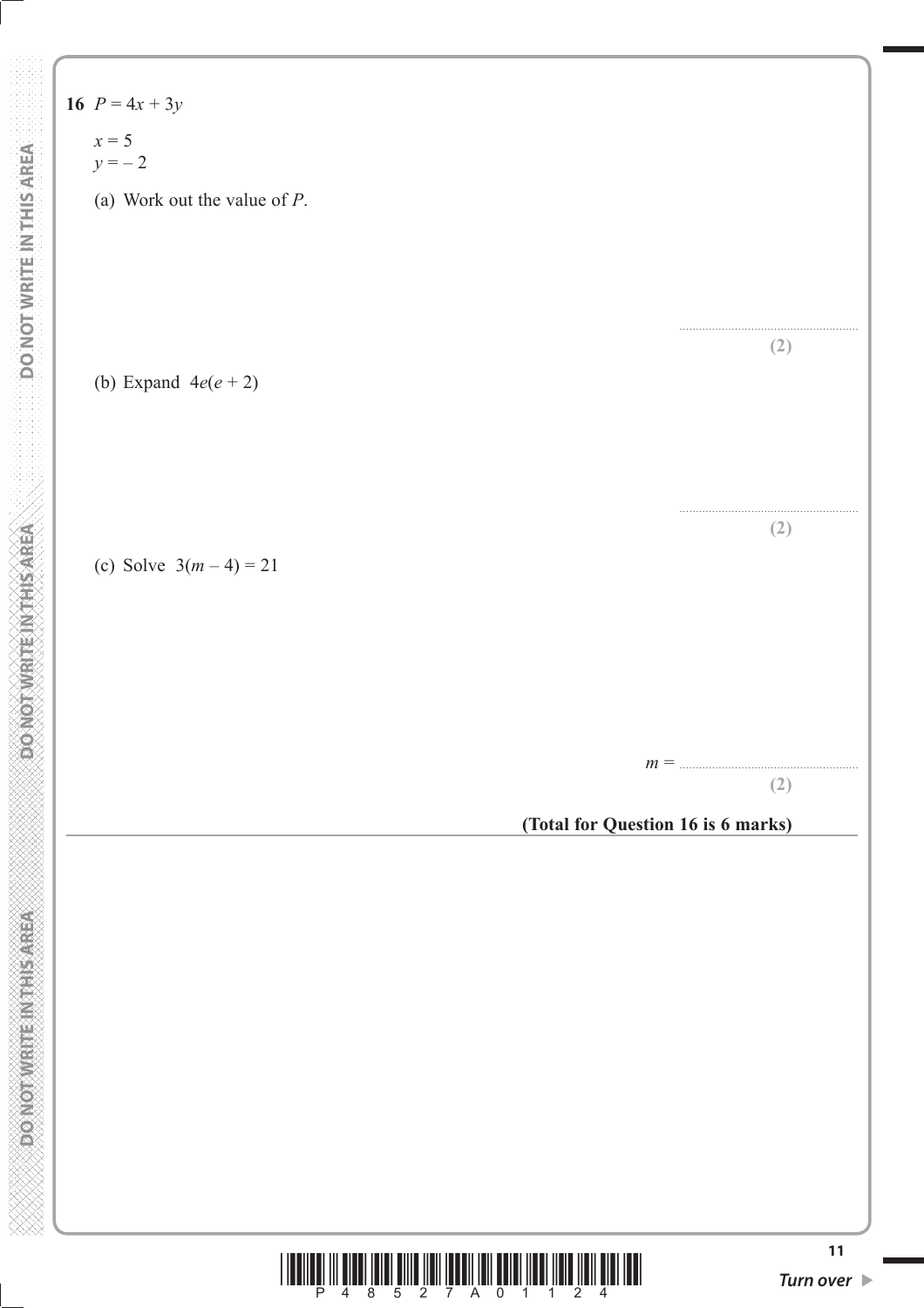DOMOTWRITE MITHSAREA

**17** There are some chocolates in a box.

1 4 of the chocolates contain nuts.

The rest of the chocolates do not contain nuts.

 Write down the ratio of the number of chocolates that contain nuts to the number of chocolates that do not contain nuts. Give your answer in the form  $1:n$ 

**(Total for Question 17 is 2 marks)**

..............................................................................................................

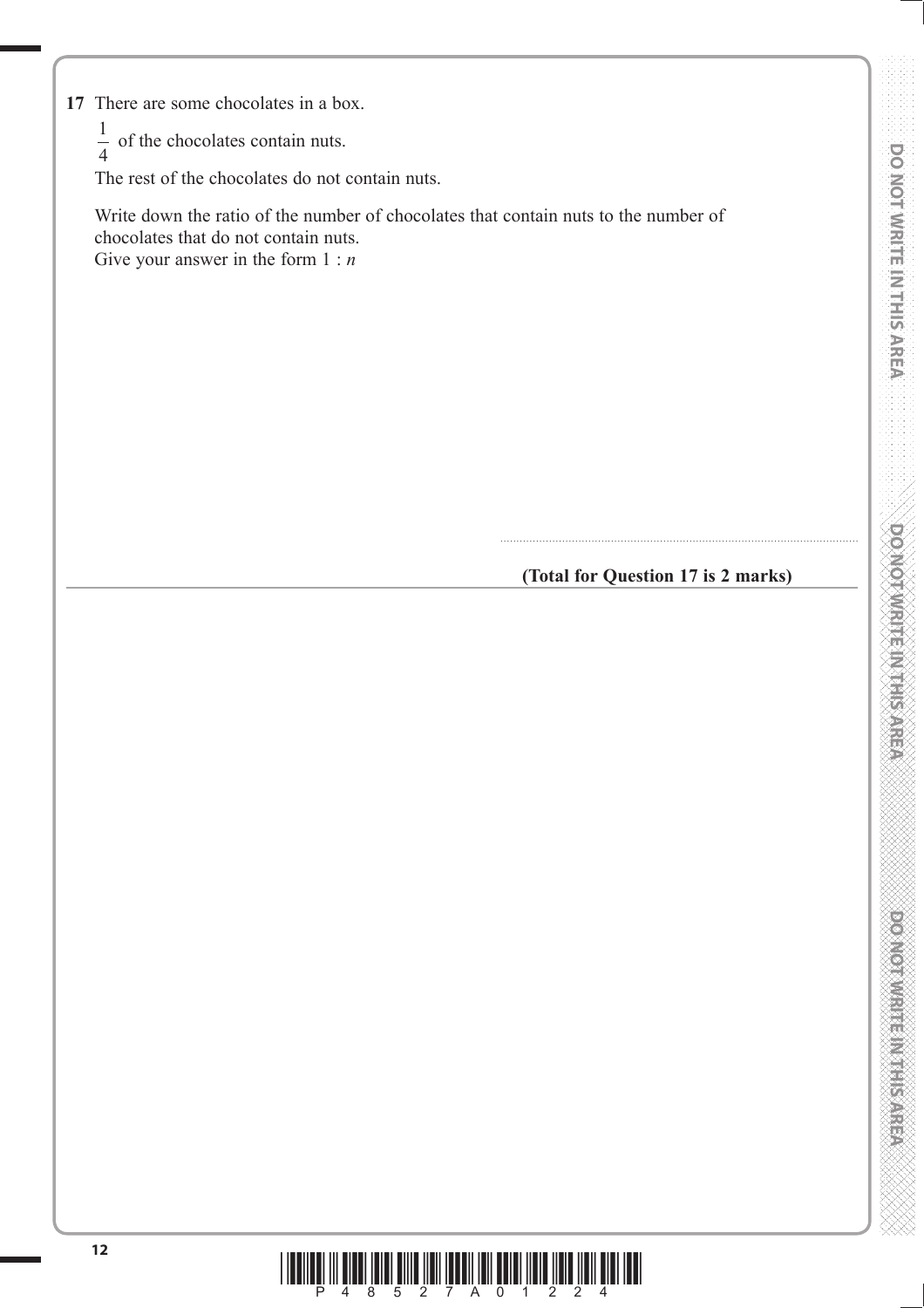| $B = \{odd numbers between 14 and 26\}$ |                                    |
|-----------------------------------------|------------------------------------|
| (a) List the members of $A \cup B$      |                                    |
|                                         |                                    |
|                                         |                                    |
|                                         |                                    |
|                                         | (2)                                |
| (b) Describe the members of $A \cap B$  |                                    |
|                                         |                                    |
|                                         |                                    |
|                                         |                                    |
|                                         | (1)                                |
|                                         | (Total for Question 18 is 3 marks) |
|                                         |                                    |
|                                         |                                    |
|                                         |                                    |
|                                         |                                    |
|                                         |                                    |
|                                         |                                    |
|                                         |                                    |
|                                         |                                    |
|                                         |                                    |
|                                         |                                    |
|                                         |                                    |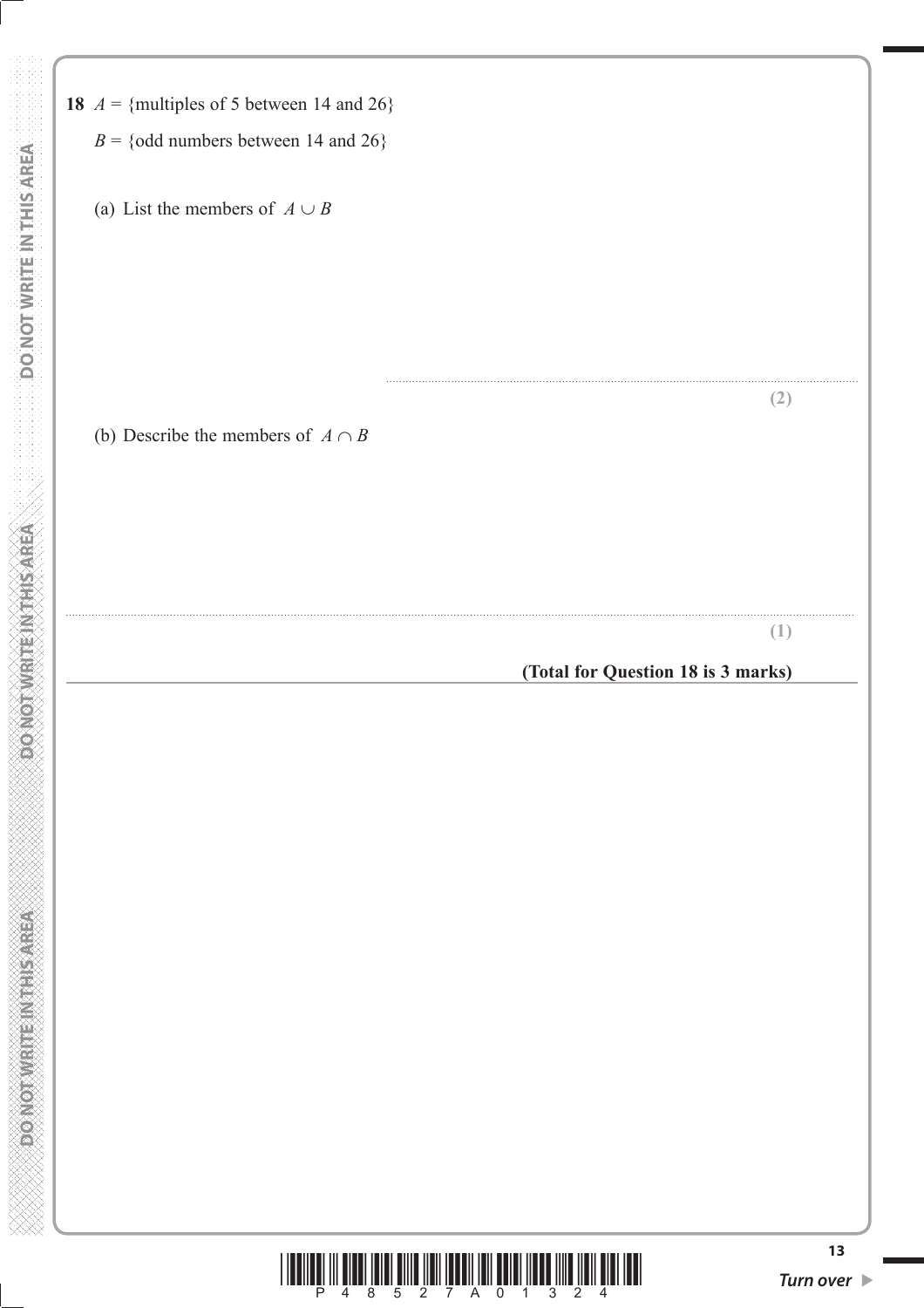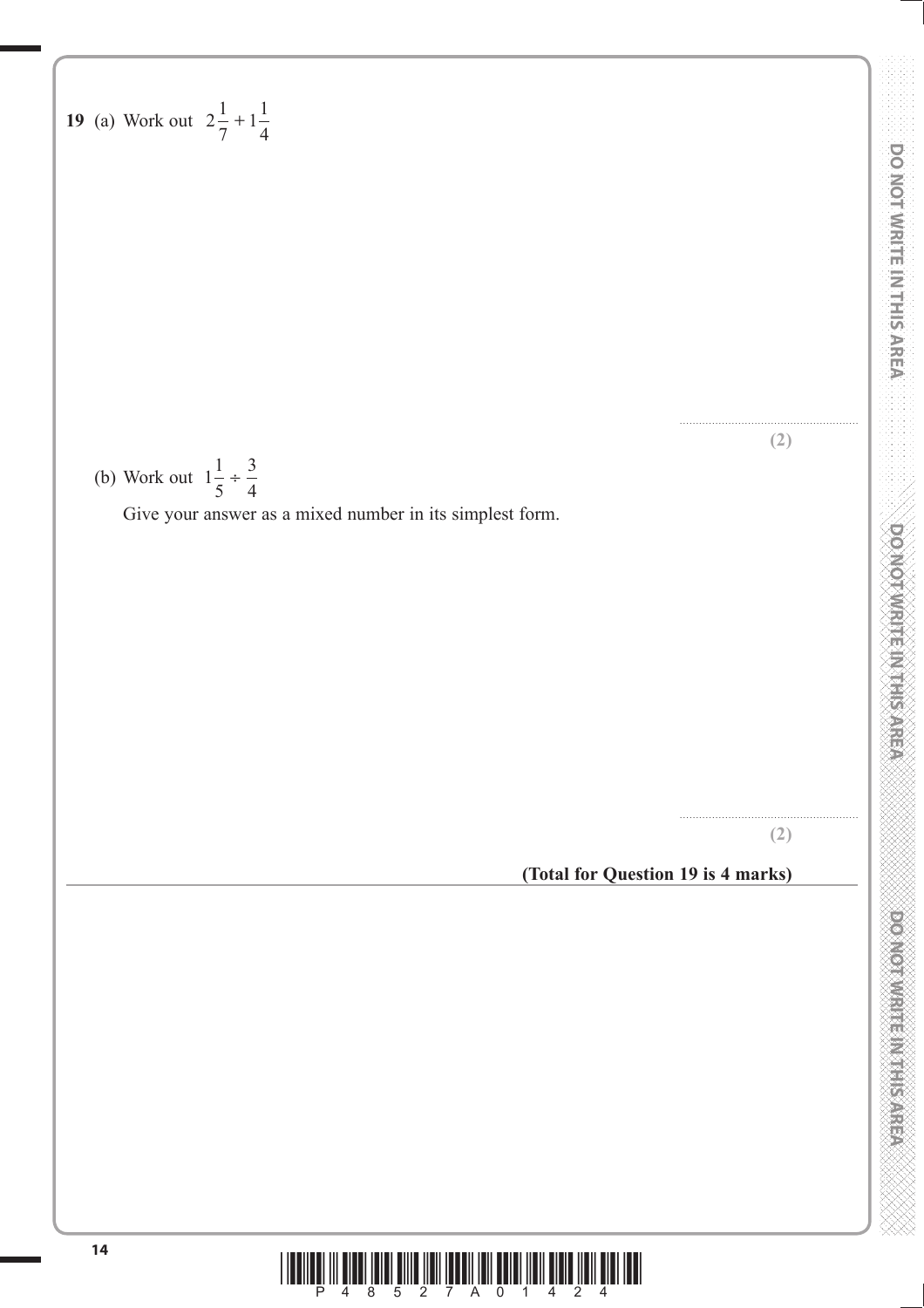## **20** In a village

the number of houses and the number of flats are in the ratio  $7:4$ the number of flats and the number of bungalows are in the ratio  $8:5$ 

There are 50 bungalows in the village.

How many houses are there in the village?

**(Total for Question 20 is 3 marks)**

.......................................................



**CONCERT REGISTRATIONS**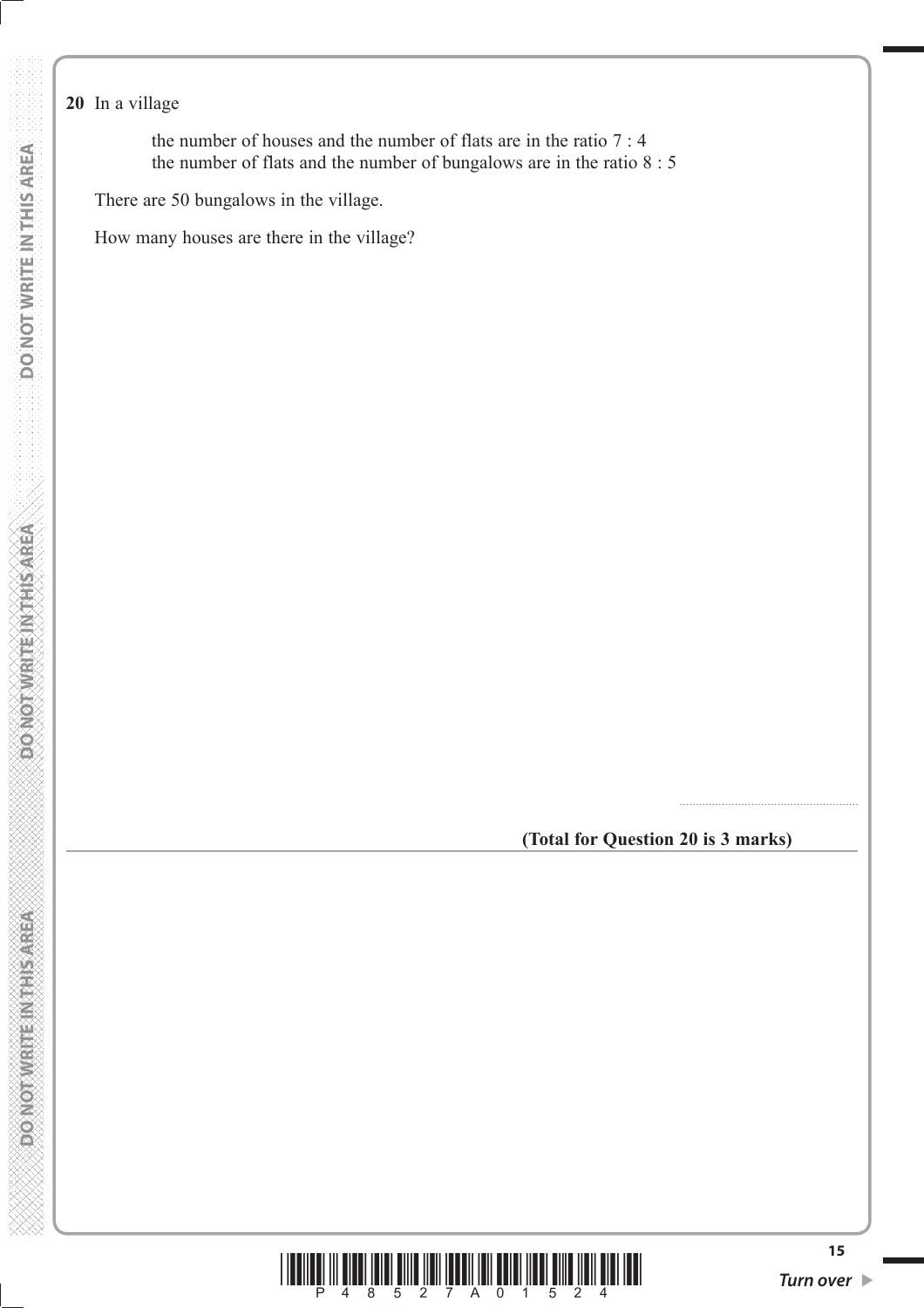**21** Renee buys 5 kg of sweets to sell. She pays  $£10$  for the sweets.

 Renee puts all the sweets into bags. She puts  $250g$  of sweets into each bag. She sells each bag of sweets for 65p.

Renee sells all the bags of sweets.

Work out her percentage profit.

**(Total for Question 21 is 4 marks)**

........................................................

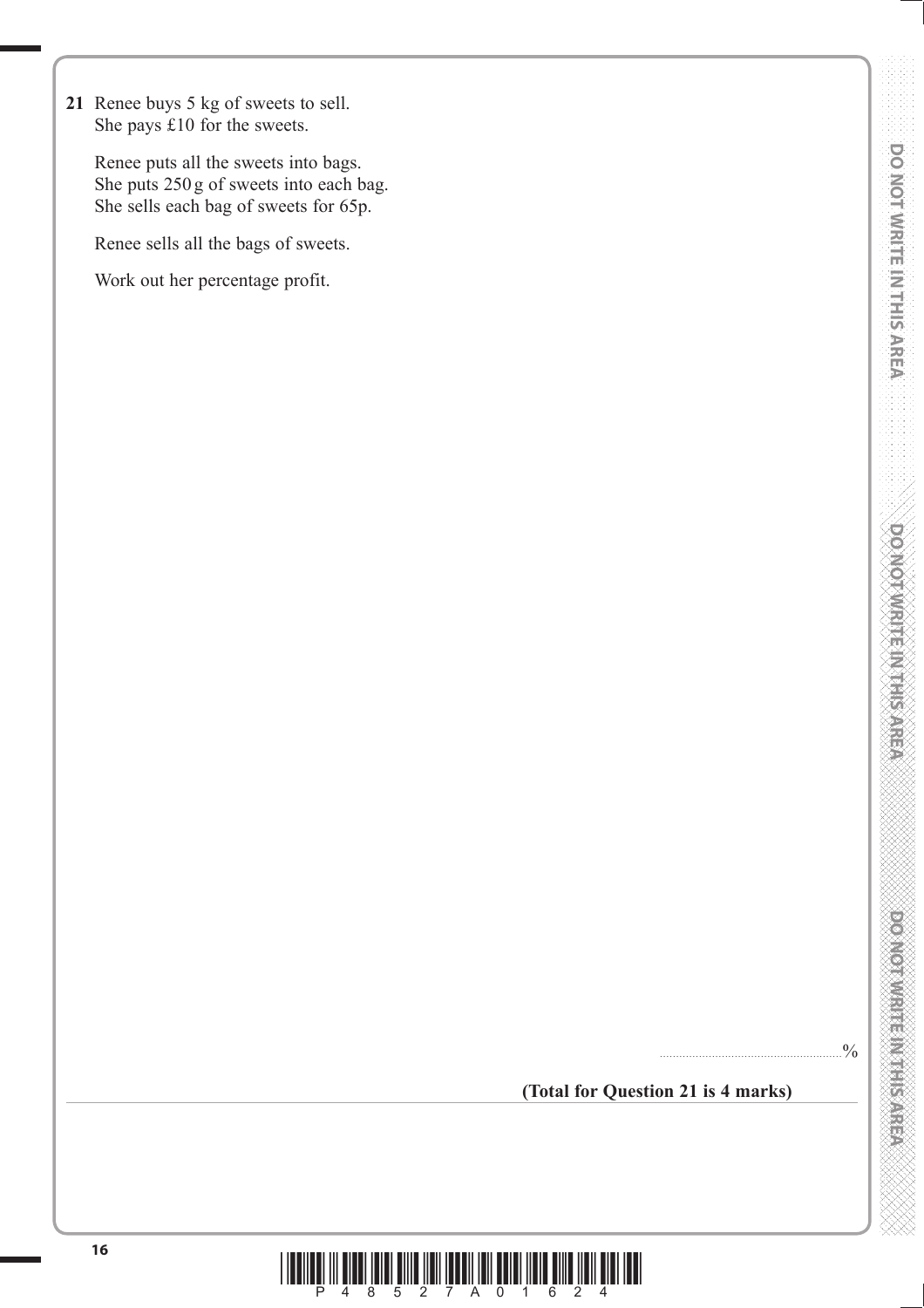22 A cycle race across America is 3069.25 miles in length.

Juan knows his average speed for his previous races is 15.12 miles per hour. For the next race across America he will cycle for 8 hours per day.

(a) Estimate how many days Juan will take to complete the race.

 Juan trains for the race. The average speed he can cycle at increases. It is now  $16.27$  miles per hour.

(b) How does this affect your answer to part (a)?

**(1)**

....................................................... **(3)**

#### **(Total for Question 22 is 4 marks)**



..................................................................................................................................................................................................................................................

..................................................................................................................................................................................................................................................

**MONOTHUR REGISTER**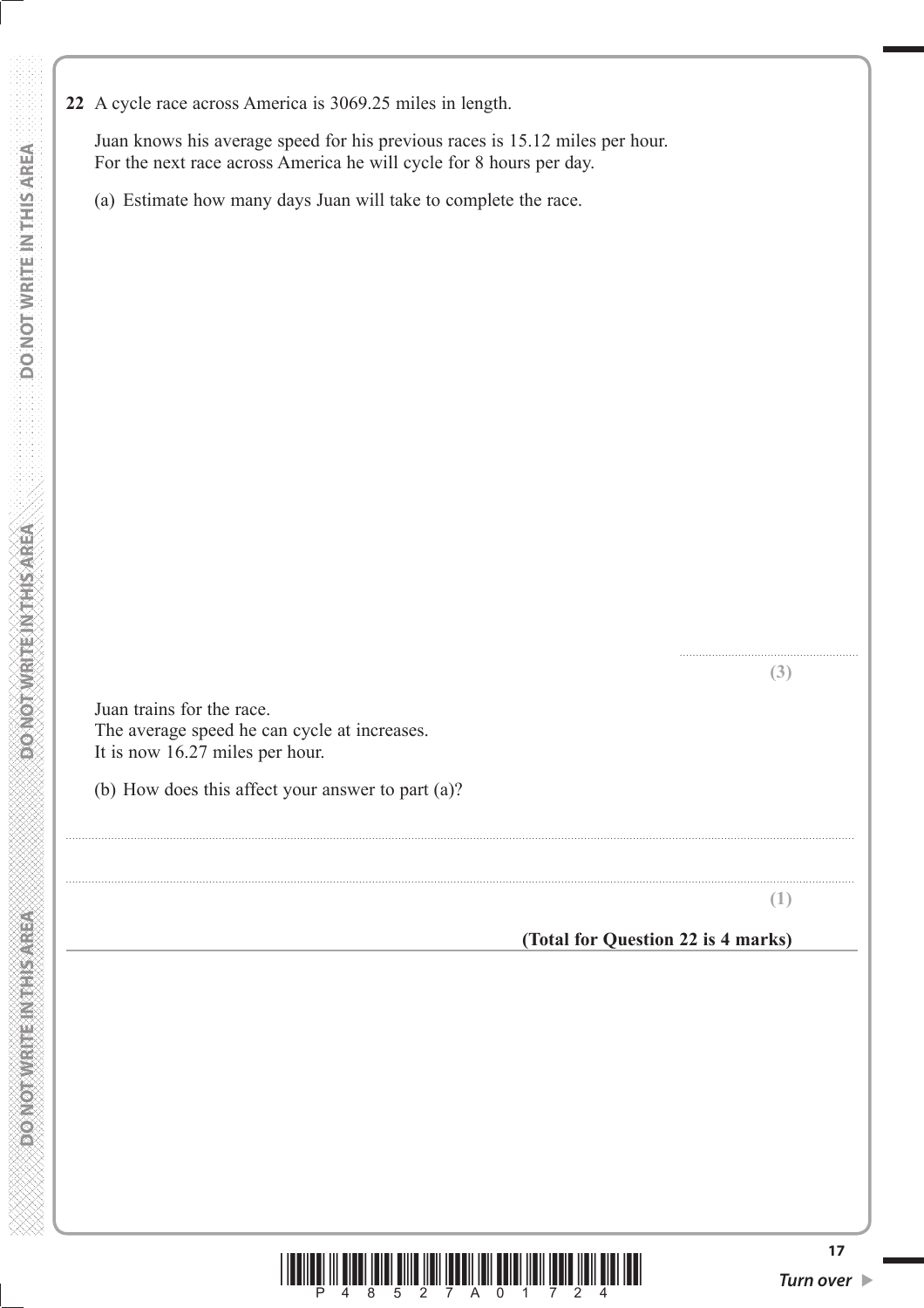**DO NOT WRITE IN THIS AREA DO NOT WRITE IN THIS AREA DO NOT WRITE IN THIS AREA DO NOT WRITE IN THIS AREA DO NOT WRITE IN THIS AREA DO NOT WRITE IN THIS AREA DO NOT WRITE IN THIS AREA DO NOT WRITE IN THIS AREA DO NOT WRITE DO NOT WRITE IN THIS AREA** 

**DOMOTAMENT NATIONAL** 

**DOWNAMERIAL MELTING** 

**(2)**





The base of the pyramid is a square of side 6 cm. The height of the pyramid is 4 cm. *M* is the midpoint of *BC* and  $VM = 5$  cm.

(a) Draw an accurate front elevation of the pyramid from the direction of the arrow.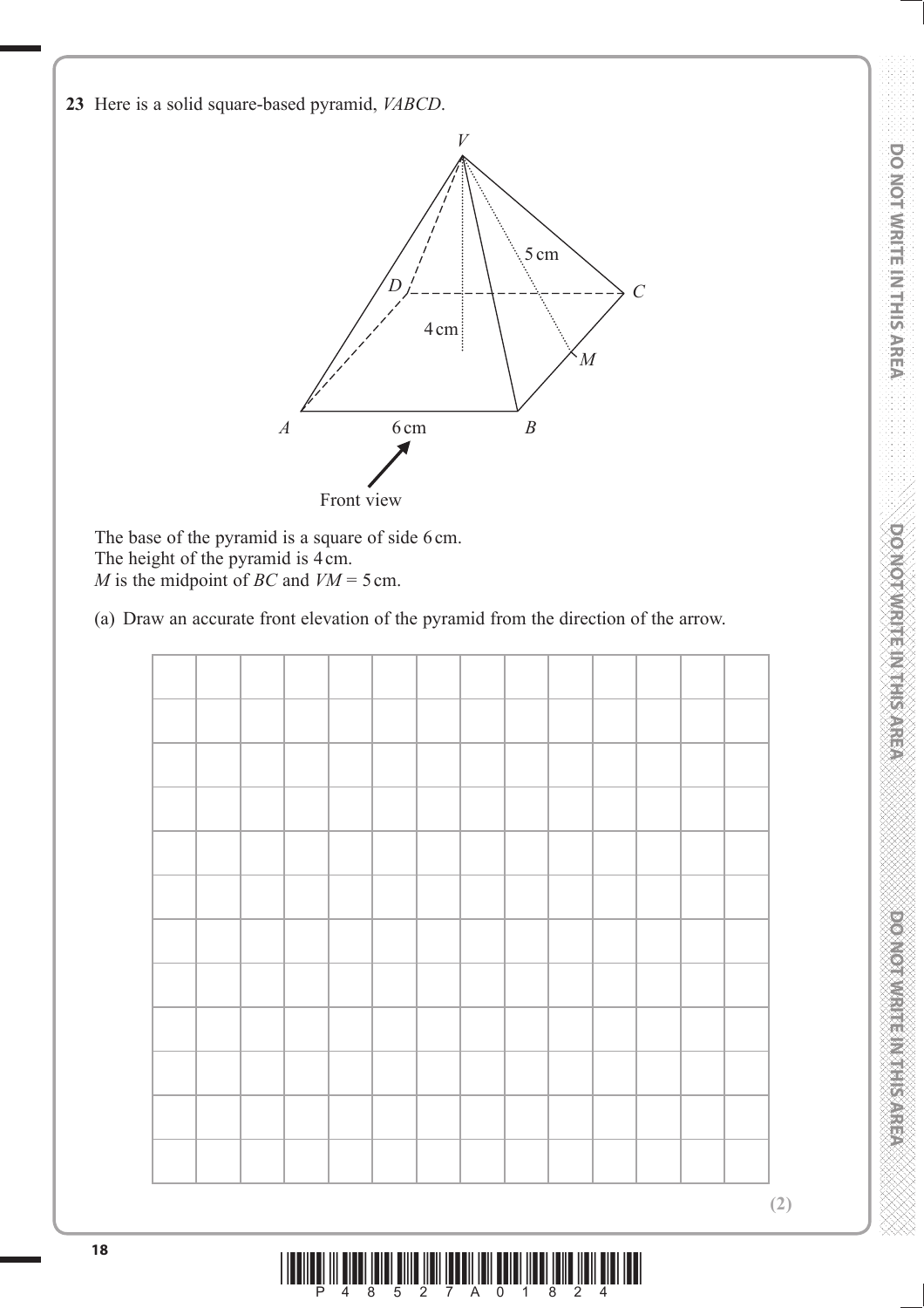(b) Work out the total surface area of the pyramid.

**(4)**

.......................................................

**(Total for Question 23 is 6 marks)**

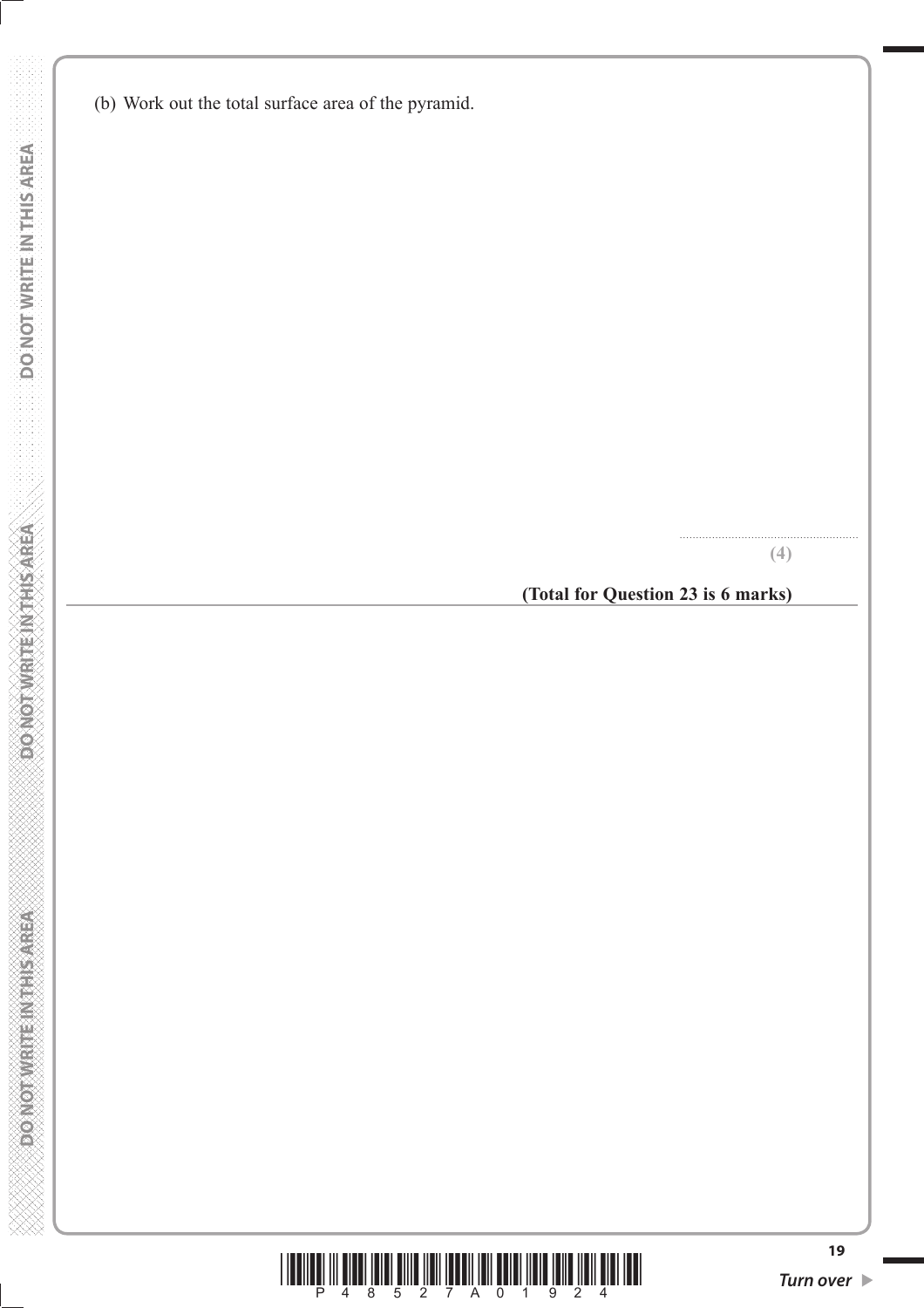**24** A pattern is made from four identical squares.

The sides of the squares are parallel to the axes.



Point *A* has coordinates  $(6, 7)$ Point *B* has coordinates  $(38, 36)$ Point *C* is marked on the diagram.

Work out the coordinates of *C*.

**(Total for Question 24 is 5 marks)**

(................................ , ................................)

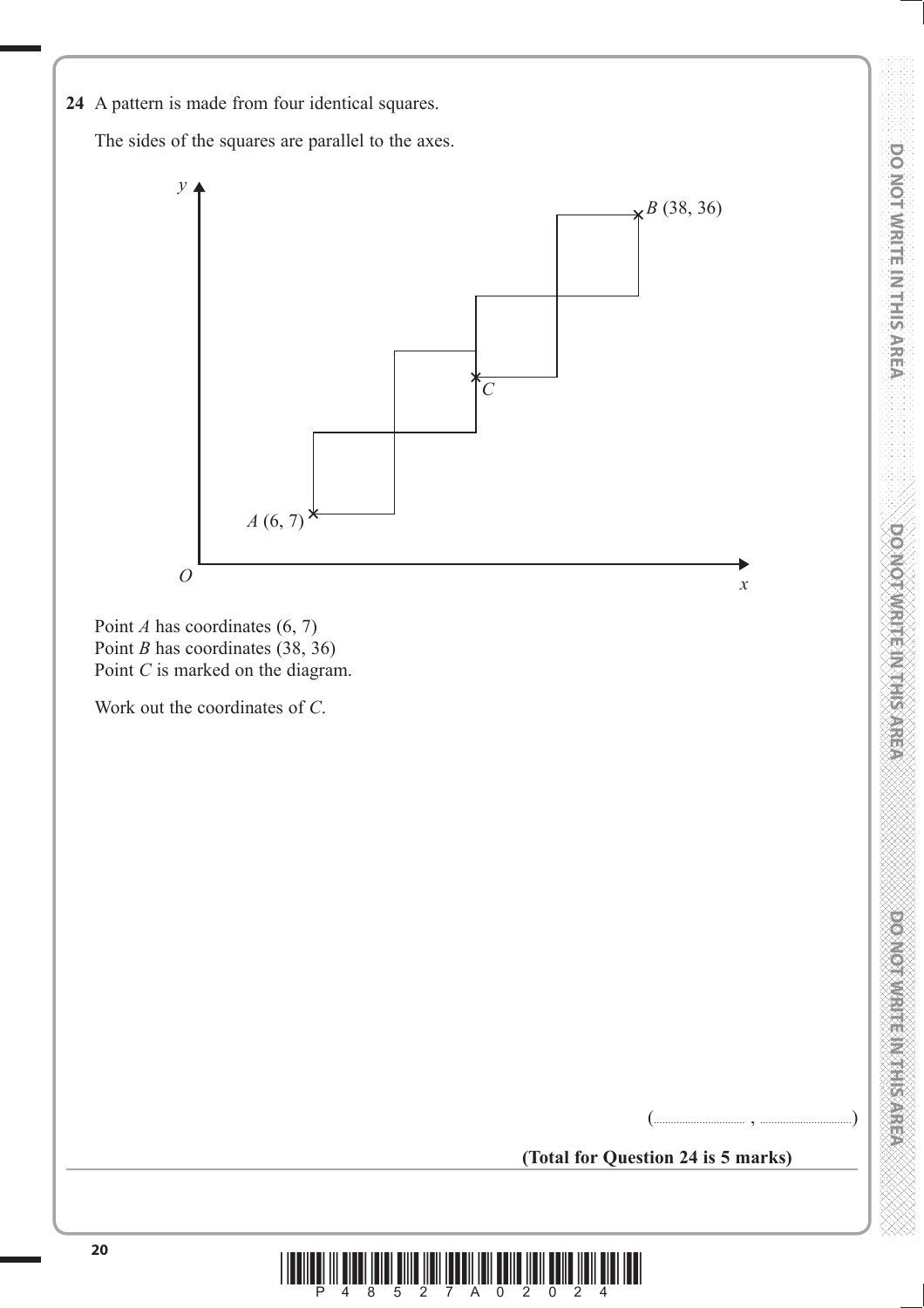**DOMOTIVRITE NITHSAREA** 



**25** On the grid below, draw the graph of  $y = 1 - 4x$  for values of *x* from -3 to 3

**(Total for Question 25 is 3 marks)**

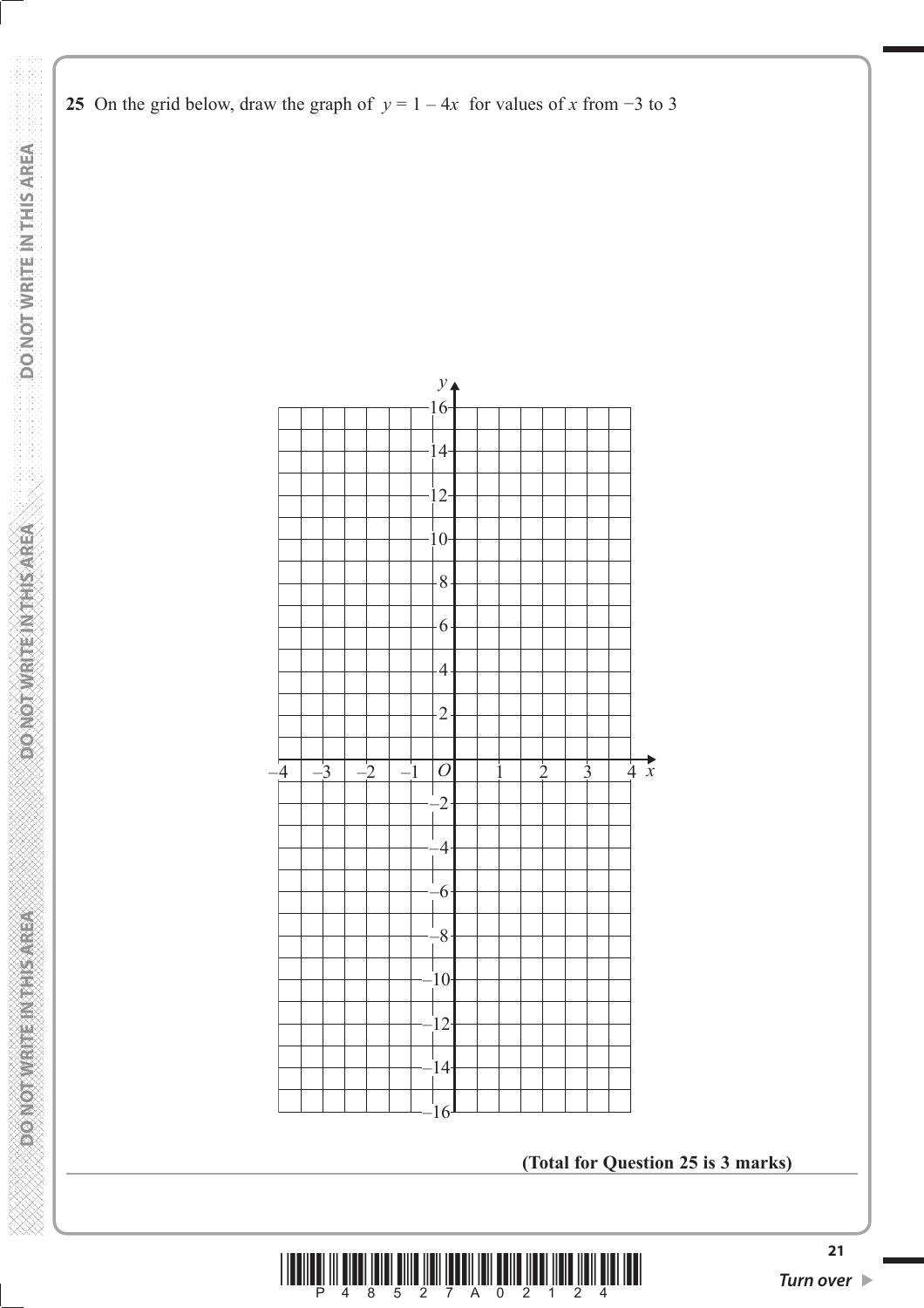$$
26 \quad \mathbf{a} = \begin{pmatrix} 5 \\ 2 \end{pmatrix} \qquad \qquad \mathbf{b} = \begin{pmatrix} -1 \\ 7 \end{pmatrix}
$$

Work out  $2a + b$  as a column vector.

**(Total for Question 26 is 2 marks)**

## **TOTAL FOR PAPER IS 80 MARKS**



- - - - - - - -

DO NOT WRITE IN THIS AREA

- - - - - - - -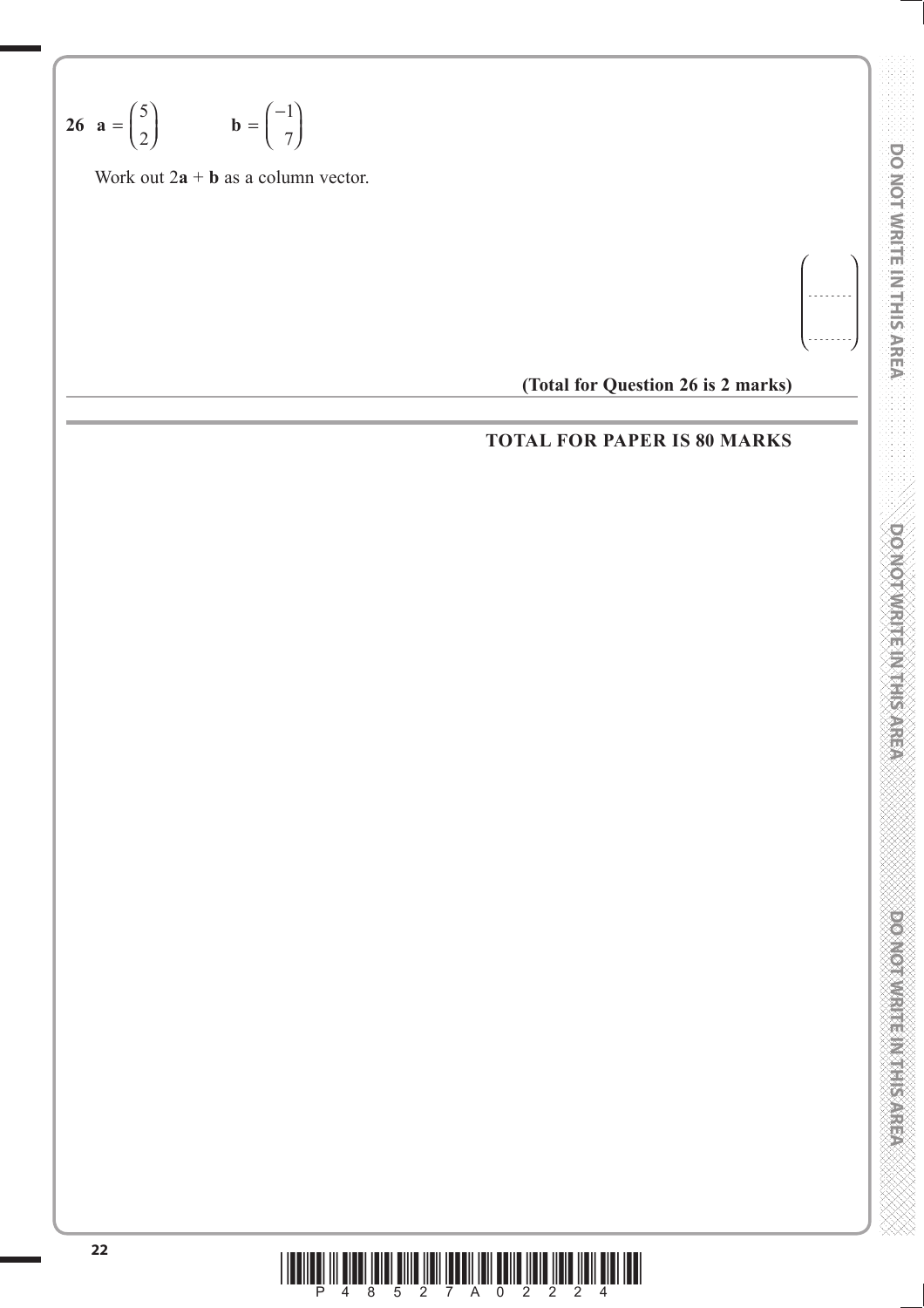

**BLANK PAGE**